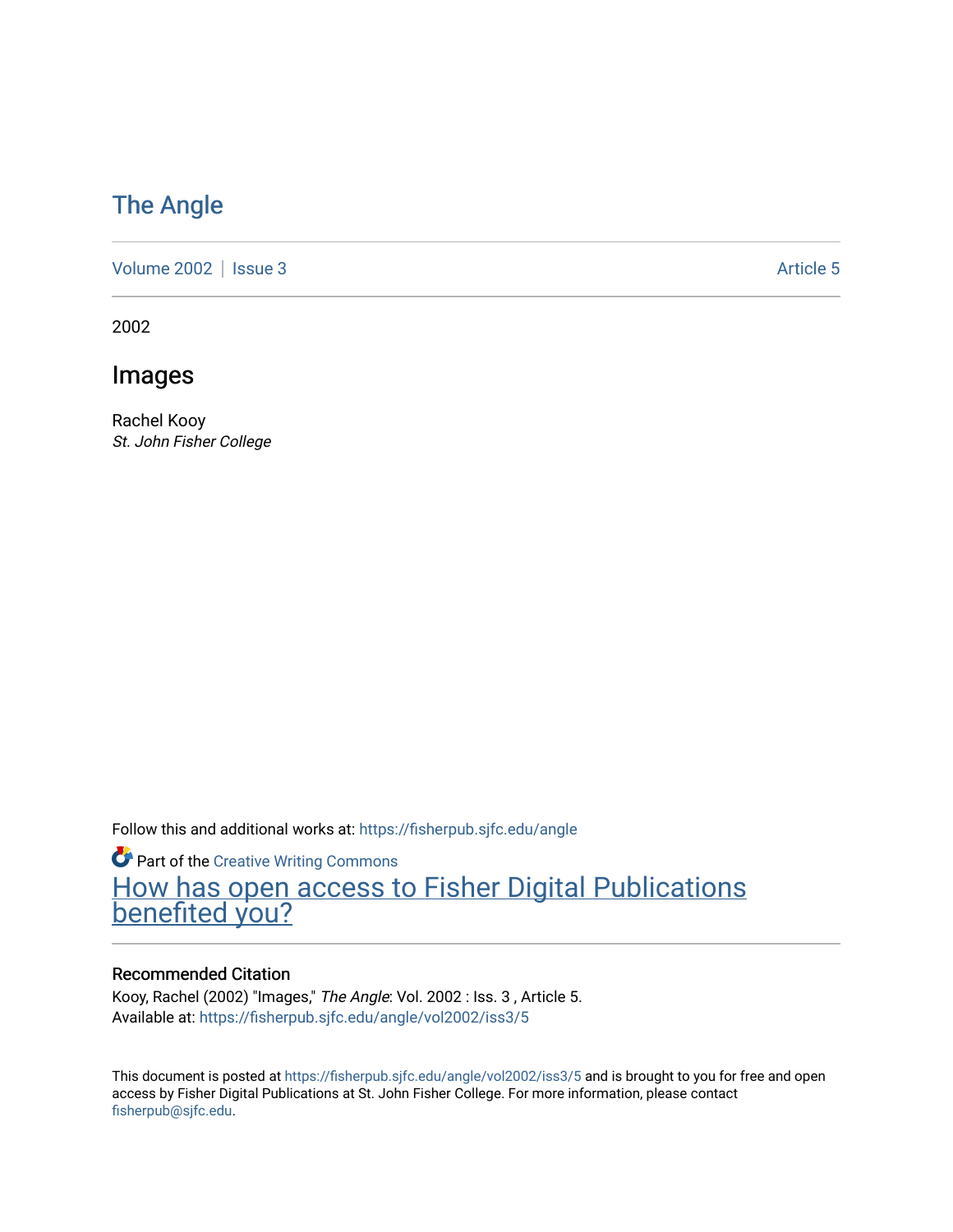### Images

#### Cover Page Footnote

Appeared in the issue: Volume 2, Issue 3, 2002.